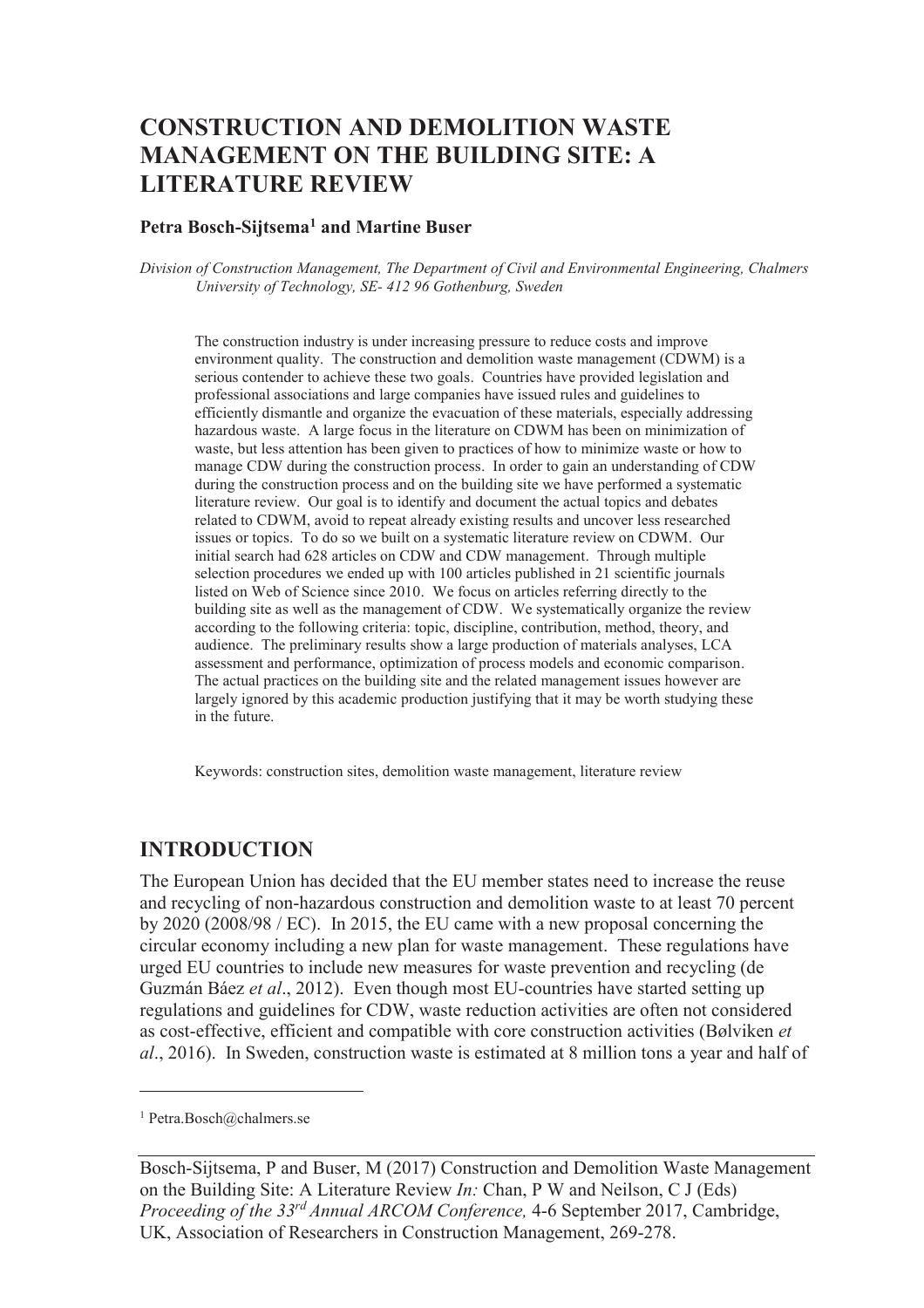it is still outside of the recycling loop. This situation is placing pressure on the construction sector which needs to drastically improve its waste management processes towards re-use and recycling. To align with the new legislation and EU policy, professional associations and large companies have delivered instructions and guidelines to efficiently dismantle and organize the reuse, recycling or deposit of these materials. The Swedish Construction Federation (2015) has issued a very detailed step by step description of the processes to improve resource management and addressing specifically the handling different types of waste. The goal of the association is to adopt a standard for the industry. Even though the introduction of the landfill tax and regulations on hazardous waste have been positive for CDW, the Swedish policies concerning CDWM tend to build on "soft" incentives rather than penalising measures which outcomes may be difficult to assess (OECD report 2015). Whereas CDWM is subject to many guidelines and recommendations in the country, the site inspections are under the responsibility of municipal environmental administrations. The scope of these inspections varies between municipalities who not always possess the necessary time and information to efficiently organise these inspections. Especially, the work undertaken by SME contractors tends to avoid inspections (Deloitte, 2016). Other EU countries such Germany, Belgium or Spain have clearer economic incentives, stronger enforcement and higher sanctions in case of non-conformity regarding the management of hazardous waste, and on site sorting<sup>2</sup>.

However, accounts from the building sites reveal that these instructions and models to optimise waste management may be overlooked during the actual construction phase. The organization of the work on site with a long chain of multiple sub-contractors, the lack of training of the employees or long delays before the delivery of building permits, may interfere and disturb the detailed planning. Moreover, especially in the case of demolition and renovation the material to collect and recycle is often the result of an amalgam of different components altered during the years and preventing an easy and quick identification of the singular elements (Sezer, 2015). The previous description constitutes the background of the present literature review. The goal of the review is to identify and document the actual topics and debates related to the management of CDW, avoid to repeat already existing results and uncover less researched issues or topics. To do so we built on a systematic literature review on CDWM to answer to question of how is CDW managed during the construction process and at the construction site. The preliminary results of the review show a large production of materials analyses, LCA assessment and performance, optimization of process models and economic comparisons. The actual practices on the building site and the related management issues however are largely ignored by this academic production justifying that it may be worth to uncover current practices on the construction site concerning CDWM.

The structure of the paper is as follows. First, we discuss how we have selected our data for the systematic literature review and how we have reviewed the articles in a method section. Second, we present the descriptive findings of the review. Third, we discuss particular themes that are neglected in the CDW literature and we finalize the paper with a conclusion

# **METHOD**

We performed a systematic literature review through identifying, critically evaluating and integrating findings of relevant, high-quality individual studies addressing our research

-

<sup>&</sup>lt;sup>2</sup> http://ec.europa.eu/environment/waste/studies/mixed\_waste.htm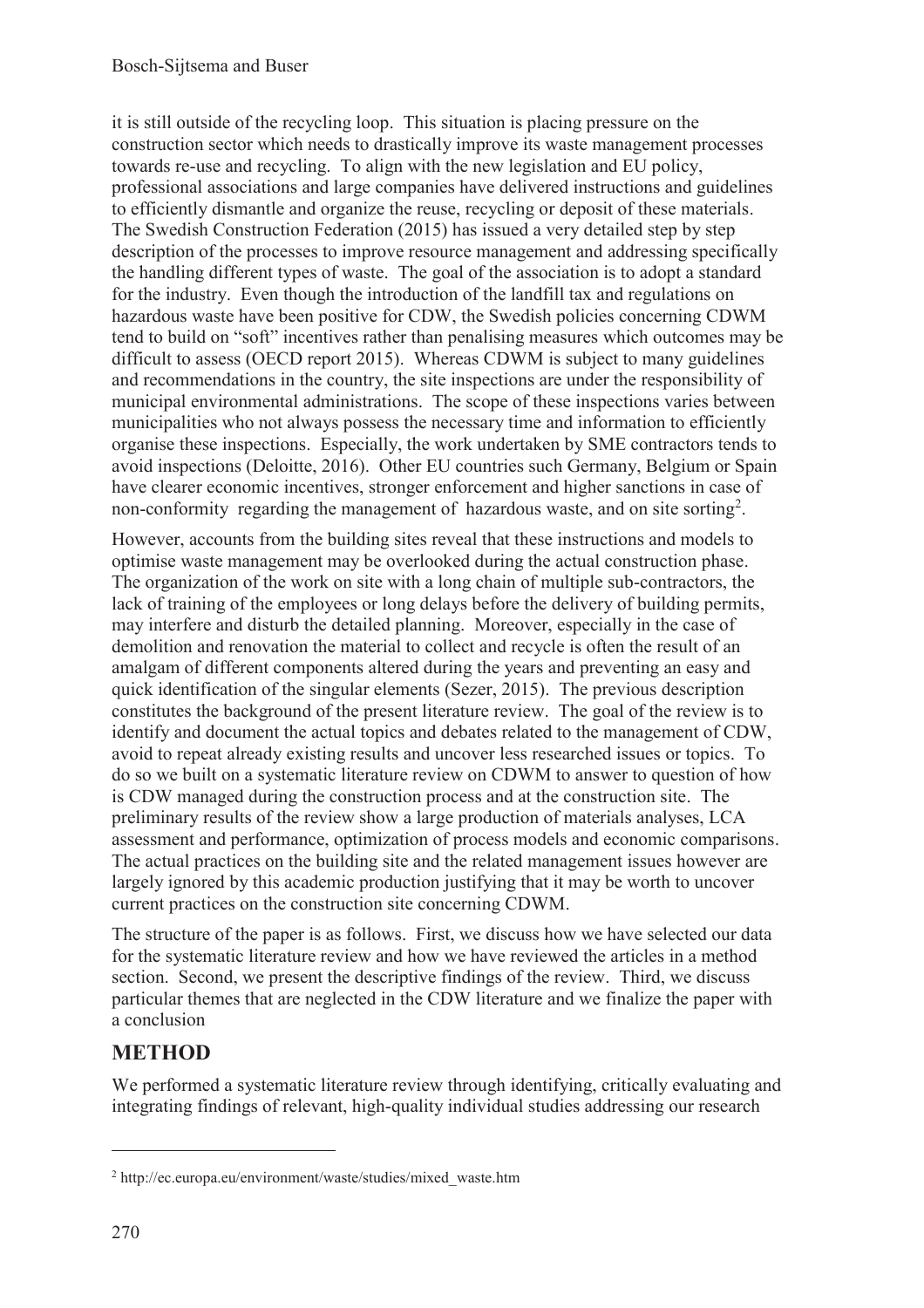question. Systematic reviews are characterised by being objective, systematic, transparent and replicable and our review followed the following steps: scoping, planning, searching, screening, eligibility (Moher *et al*., 2009). A review can support identifying relations, contradictions, gaps, and inconsistencies in the literature, and explore reasons for these, can comment on, evaluate or develop theory and can describe future research directions.

We applied a search on Scopus and Web of Science databases for the following terms: waste management AND construction; Construction AND Demolition waste management for the years 2010-2017 (till February). From the search pattern, we initially received 628 papers in total, in different areas from business, management and accounting, computer science, engineering, environmental science and social sciences. From the initial list, we only selected *journal/review articles* and language *English*. We performed the first screening of the search based on title to see how they would be related to our research question. We checked for titles that fit our search categories and we took out all articles that focused on materials, chemistry, biology, disaster waste (e.g., earthquake debris), city waste systems, recycling factories etc. After the first screening, we had a total of 224 papers left. The second screening included reading through the abstracts in order to see if the papers would fit our search criteria of waste management and management of CDW, which diminished the list to 149 articles. We made a list of the articles and decided to only focus on articles that are published in web of science (WOS) cited journals and emerging WOS journals which leaves us with 100 articles. See list of journals below in table 1.

| WOS and Emerging WOS Journals included in review                      | No. of papers<br>selected |
|-----------------------------------------------------------------------|---------------------------|
| Architectural Engineering and Design Management                       | 2                         |
| Automation in construction                                            | 2                         |
| Building Research and Information                                     | 4                         |
| Civil Engineering and Environmental Systems                           | 1                         |
| Clean Technologies and Environmental Policy                           | 1                         |
| Construction management and economics                                 | 3                         |
| Ecological indicators                                                 | 1                         |
| Environmental Engineering and Management Journal                      | 1                         |
| Environmental Impact Assessment Review                                | 1                         |
| Environmental technology                                              | 1                         |
| Facilities                                                            | 1                         |
| International journal of life cycle assessment                        | $\overline{2}$            |
| International journal of project management                           | 1                         |
| Journal of Cleaner Production                                         | 9                         |
| Journal of construction engineering and management                    | 2                         |
| Journal of green building                                             | 1                         |
| Project management journal                                            | $\mathbf{1}$              |
| Resources, Conservation and Recycling                                 | 31                        |
| Revista Tecnica de la Facultad de Ingenieria Universidad del<br>Zulia | $\mathbf{1}$              |
| Waste management                                                      | 19                        |
| Waste management and research                                         | 15                        |
| Total amount of papers                                                | 100                       |
|                                                                       |                           |

#### *Table 1: List of journals included in the review.*

#### **Descriptive Analysis**

The methodological approach of most articles is a natural science approach in which different types of methods are applied. Most articles develop a mathematical model often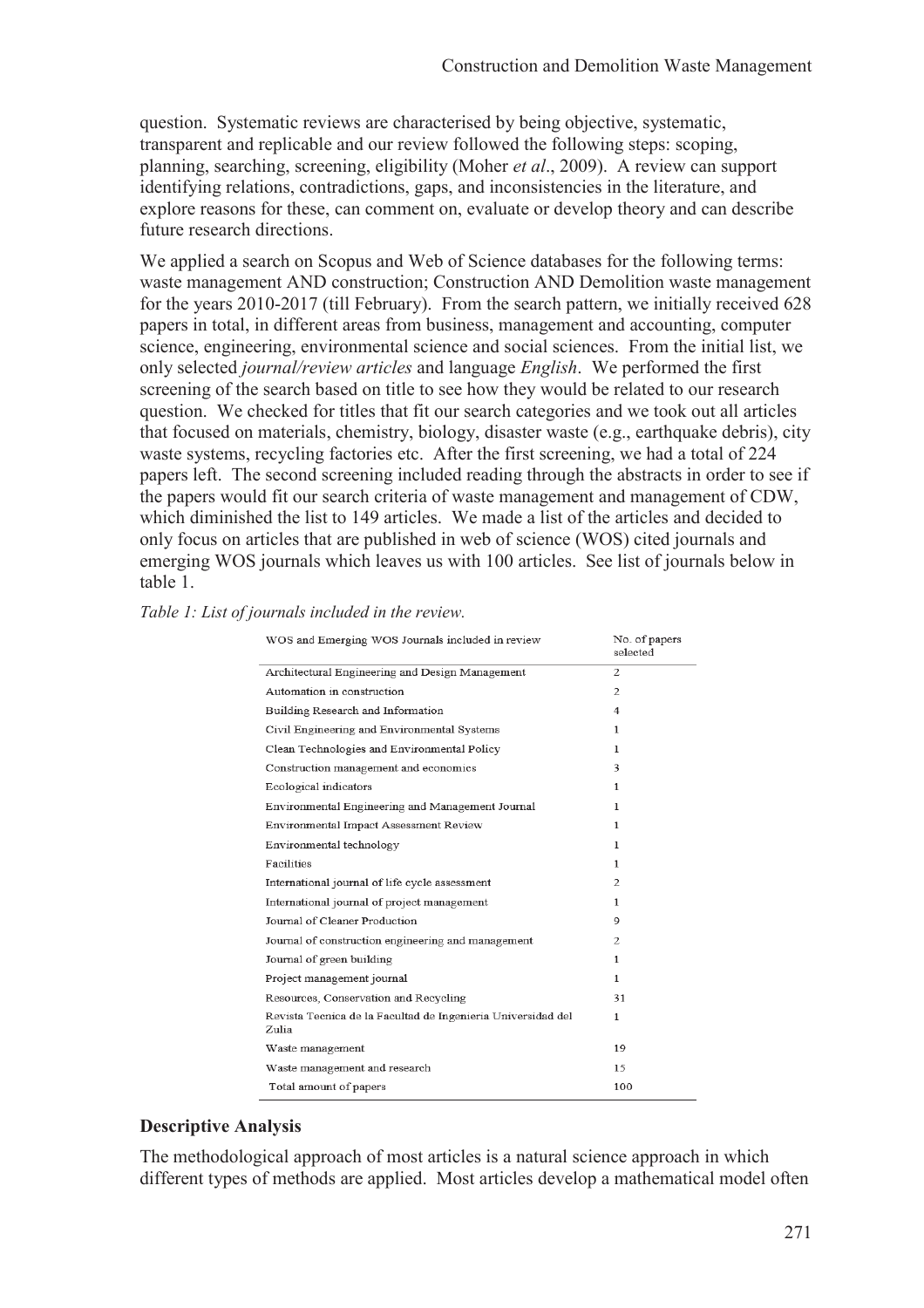applied for waste generation (10 articles) or software model like BIM (4 articles) that they validate in the literature and in case studies (cf. Li and Zhang 2013). Some of these models are optimization simulation models (6 articles). The larger part of the articles adopts a more quantitative approach (23 articles) in which one set of articles applies mathematical equations, estimations of waste generation models and validations, LCA assessments and quantitative evaluations (7 articles). Other articles focus more on a quantitative survey and hypothesis testing (11) and 5 articles perform big data analysis from either governmental agencies or construction site data. Only a small number of articles applies a mixed methodology of both surveys and interviews (7 articles, cf. Al-Hajj and Hamani 2011; Lu and Yan 2012; Udawatta *et al*., 2015) or only a qualitative approach with interviews and focus groups (3 articles, cf. Ajayi *et al*., 2015; Alwan *et al*., 2017; Polesie 2012).

Many articles contextualise their findings in a particular geographical region. 45 articles have a regional focus in which Europe (18 articles) and Asia (17 articles) are strongest represented. Asia is primarily represented by China (12, cf. Ding *et al*., 2016; Wang *et al*., 2014; Yuan 2013) and Hong Kong (4, cf. Chen and Lu 2017) 38%, Europe stands for 40% of the articles of which primarily Spain (7, cf. de Guzmán Báez *et al*., 2012; Gangolells *et al*., 2014) and Portugal (3, cf. Coelho and De Brito 2011) and UK (4, cf. Alwan *et al*., 2017; Ajayi *et al*., 2015) are discussed

*Table 2: Number of articles per method.* 

| Methods applied                                          | No. of<br>articles | $\frac{0}{0}$ |
|----------------------------------------------------------|--------------------|---------------|
| Interviews, focus groups                                 | 3                  | 5%            |
| Mixed method (survey,<br>interviews)                     | 9                  | 14%           |
| Survey (hypothesis testing)                              | 11                 | 17%           |
| Reviews                                                  | 5                  | 8%            |
| Conceptual papers                                        | 2                  | $3\%$         |
| Secondary data                                           | 2                  | $3\%$         |
| Big/site data analysis                                   | 5                  | 8%            |
| Developing models and testing                            | 10                 | 16%           |
| Development of software<br>model (BIM, DSS)              | 4                  | 6%            |
| Estimations, mathematical<br>equations, assessments, LCA | 7                  | 11%           |
|                                                          |                    |               |
| Simulations                                              | 6                  | 10%           |
| Total                                                    | 64                 | 100%          |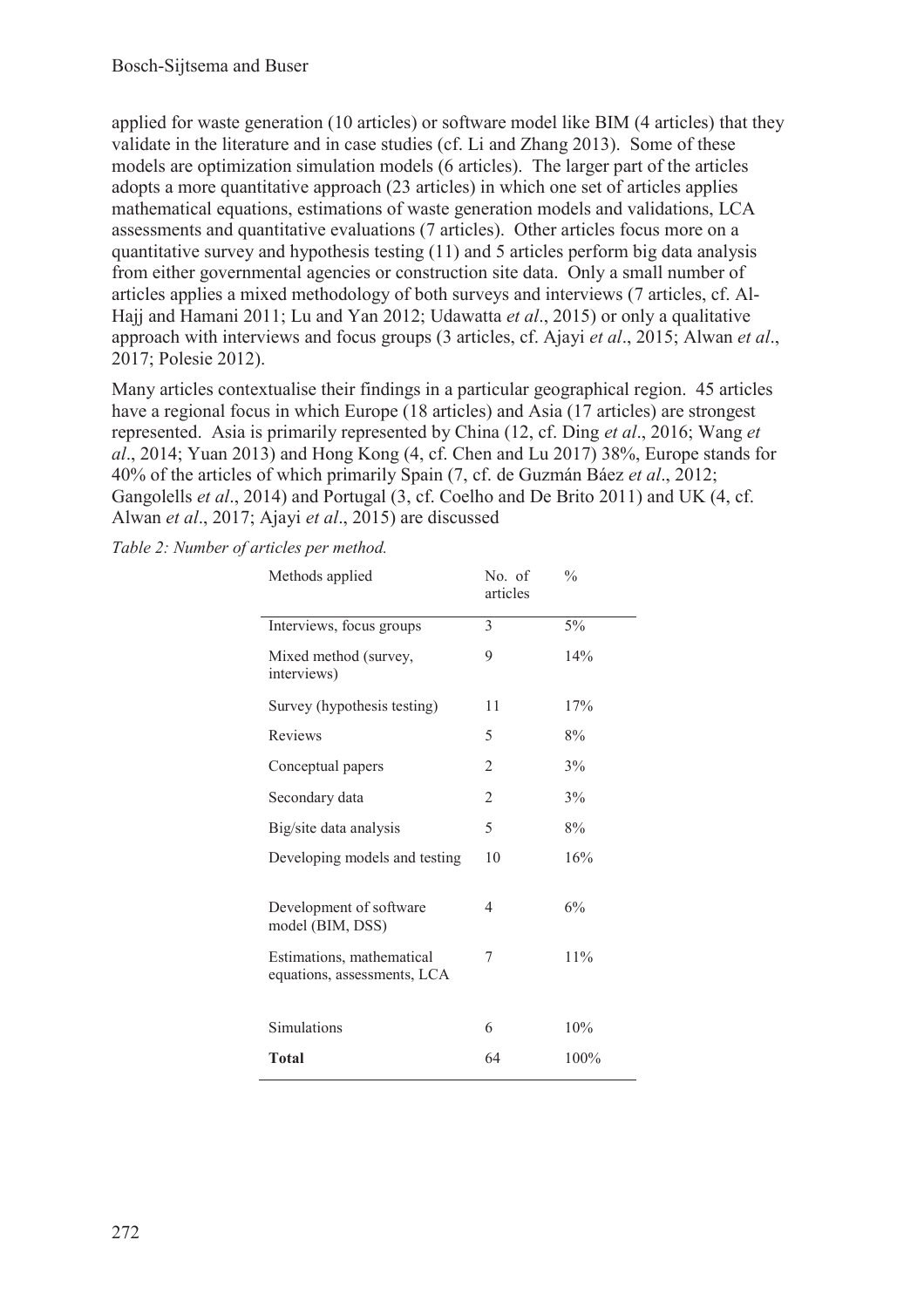| Country                               | No. of<br>articles | $\frac{0}{0}$ |
|---------------------------------------|--------------------|---------------|
| Australia                             | $\mathfrak{D}$     | $5\%$         |
| Europe                                | 18                 | 40%           |
| Asia                                  | 19                 | 42%           |
| North America                         | 1                  | $2\%$         |
| Africa                                | $\mathcal{L}$      | $4\%$         |
| International (multiple<br>countries) | 3                  | $7\%$         |
| Total                                 | 45                 | $100\%$       |

*Table 3: Number of articles that specifically focus on a geographical area.* 

For those articles that studied the construction process, we also looked into the particular construction project phase and found that design (8 articles) and construction (16 articles) are the main areas. For articles concerning construction, production or the site, the focus is on estimation of waste and minimisation of waste (7 articles), supply network and other stakeholders (2 articles), performance and success factors (2 articles) and one article on behaviour on site (Bakshan *et al*., 2017).

Few articles discuss demolition (5 articles) and renovation/refurbishment is hardly studied (2 articles). The mixed articles discussed CDW more in general terms and mentioned multiple construction phases.

| <b>Construction Phase</b>    | No. of<br>articles | $\frac{0}{0}$ |
|------------------------------|--------------------|---------------|
| Design                       | 8                  | 22%           |
| Construction/production/site | 16                 | 44%           |
| Demolition                   | 5                  | 14%           |
| Renovation                   | $\mathfrak{D}$     | 6%            |
| Mix (multiple phases)        | 5                  | 14%           |
| Total                        | 36                 | 100%          |
|                              |                    |               |

*Table 4: Number of articles representing different construction project phases.* 

While several authors mention that the management of CDW is neglected in literature (China, 2016), we found some articles that discussed aspects like benefits (4 articles), hindrances to CDW implementation (5 articles), legal and policy issues (8 articles), economic factors and the use of IT in relation to CDW (9 articles). Articles discussing IT often focused on decision support systems (Yuan *et al*., 2012), BIM (cf. Alwan, *et al*., 2017; Akinade *et al*. 2015; Porwal and Hewage 2012) or GIS (Su *et al*., 2012). In the last couple of years, the European Union (EU) has focused on the reduction of CDW with 70% for 2020. This has led to the drawing up of many regulations on CDW during the past years, forcing EU countries to include new measures for waste prevention and recycling (de Guzmán Báez *et al*., 2012**)**. The EU regulations are reflected in a number of European papers.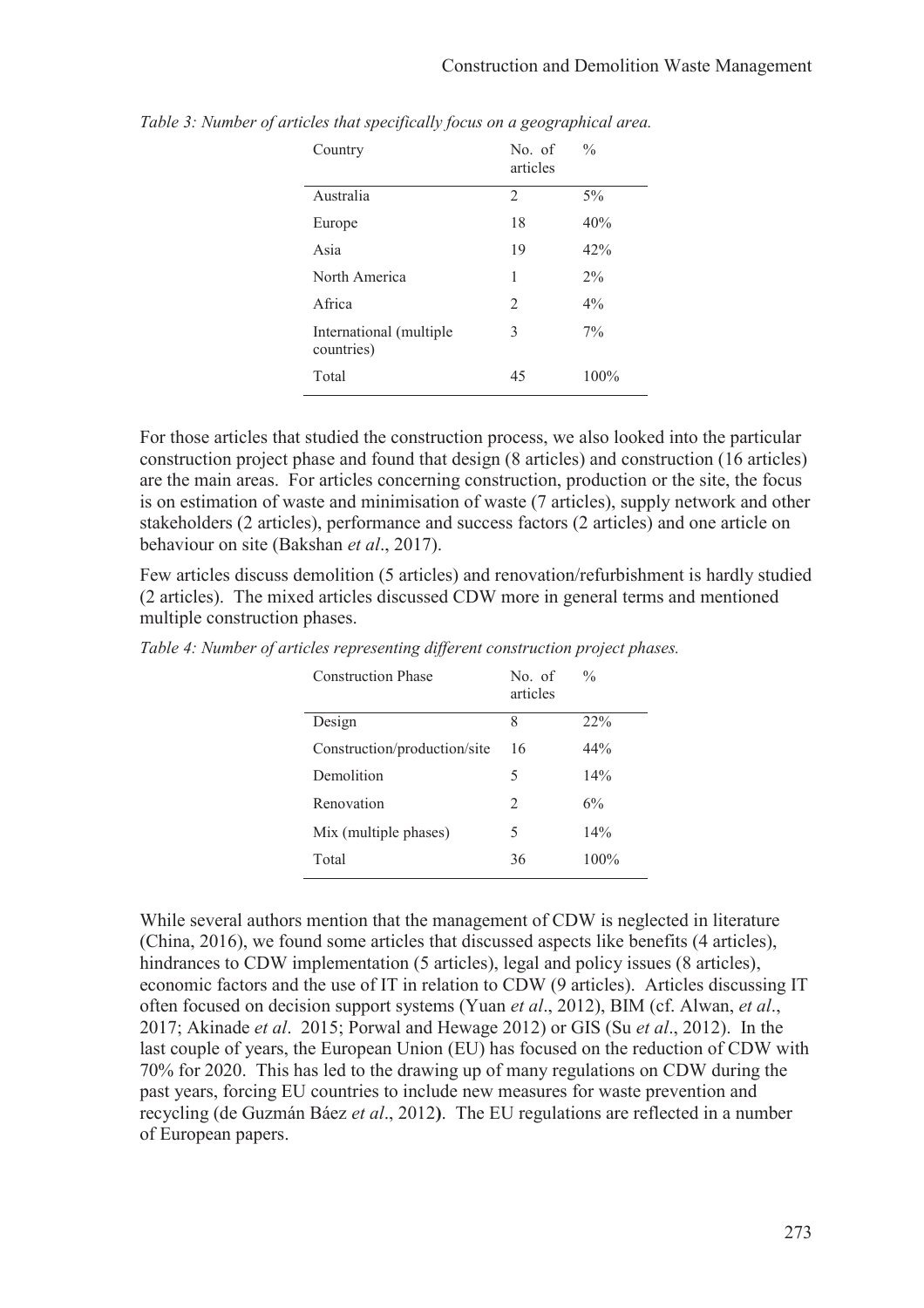| Other managerial issues                   | No. of<br>articles | $\frac{0}{0}$ |
|-------------------------------------------|--------------------|---------------|
| Success factors/indicators                | 4                  | 13%           |
| Hindrances implementing CDW               | 5                  | 17%           |
| Legal issues, policy, EU                  | 8                  | $27\%$        |
| Economic factors                          | 4                  | 13%           |
| IT, BIM, decision support<br>systems, GIS | 9                  | 30%           |
| Total                                     | 30                 | $100\%$       |

*Table 5: Number of articles representing other managerial issues for CDW management.* 

### **Thematic analysis**

Even though several authors have listed indicators that influence construction and demolition waste management (Yuan 2013). There are only few studies that focus on the managerial aspects of CDW in the construction process and how these could be improved (Chinda 2016). In the thematic analysis the key managerial topics within CDW from the review are discussed to give an insight in CDW management research and argue for new future research areas.

### *Design for deconstruction*

While most articles in the review focus on the construction or production phase, there are a number of articles that discuss the relevance of designing for waste minimization. One particular area in this field has been on the role of the architect who selects the design and material (Akinade *et al*., 2015; Li *et al*., 2015; Porwal and Hewage 2012; Wang *et al*., 2015; 2014).The consideration of CDW reduction during design as a key strategy to minimizing construction waste and an early stage is discussed by several (Wang, *et al*., 2015; 2014; Yuan 2013). Others study the influence of the attitude of designers on waste minimization (Li *et al*., 2015) or the use of technology (BIM) to design for deconstruction (Akinade *et al*., 2015). Future research could strengthen the focus of design for deconstruction with the support of new technology to minimalize waste generation and improve recycling or re-use of materials.

### *Strong focus on construction phase for CDW management*

From the descriptive analysis CDW articles are found in all construction project phases but the primary focus for management of CDW has been the construction or production phase (see table 3). The role of the contractor in construction project success is often discussed as relevant (Alzahrani and Emsley 2013), one of the important aspects is how contractors deal with waste management and waste disposal. In project management literature, the contractor's role is perceived as important to project success. Even though most EU-countries have started setting up regulations and guidelines for CDW, waste reduction activities are often not considered as cost-effective, efficient and compatible with core construction activities. Moreover, waste management is not often valued in the industry, because of the inability to predict the production environment; unique characteristics of each project; time pressure and cost limitation (Kareem *et al*., 2015). The majority of the papers in this area focus on new-build and especially buildings (houses and offices), while only a few studies represent infrastructure or civil engineering projects in relation to CDW management (exception of e.g., de Guzmán Báez *et al*., 2012).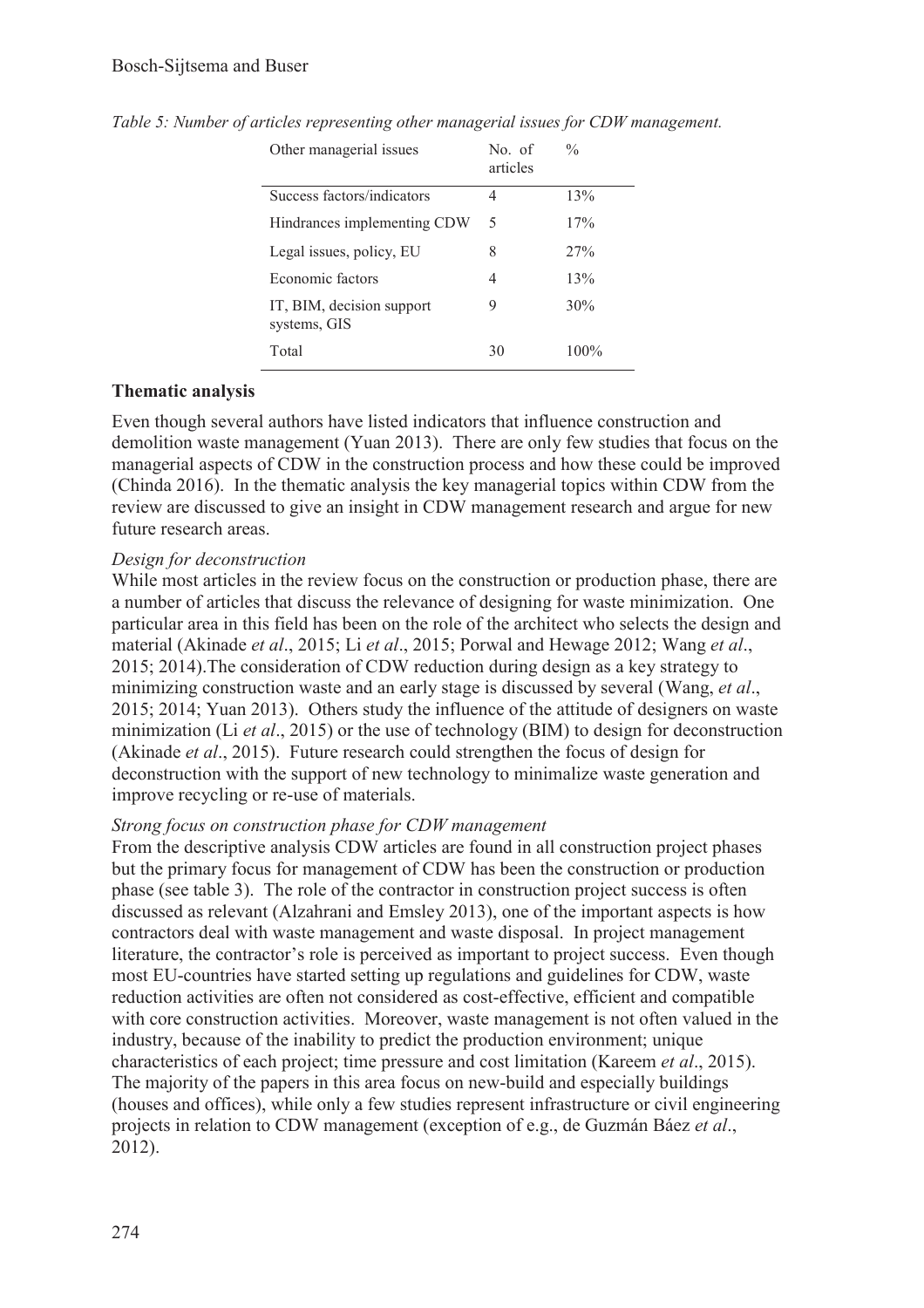Furthermore, the review shows a clear gap in studies concerning renovation/refurbishment (exception Li and Yang 2015) which is stated to have a different process for CDW than for new-build, primarily because renovation waste contains mixed material and becomes more difficult to sort and recycle or re-use. This particular area would need to be strengthened especially since renovation is a large and relevant area for CDW in which there has been a lack of focus.

#### *Management practice and behaviour for CDW on site*

A majority of the articles (16) have a focus on minimizing waste during construction. With a focus of CDW on the construction site, studies focus on investing in CDW management and education, as well as having site space for CDW and sorting waste on site (Wang, *et al*., 2010). Research has also looked into changing the waste management culture within an organization*.* For example, Udawatta *et al*., (2015) studied approaches to changing the attitudes and industry behaviour towards waste minimization; engage all stakeholders in construction waste management, have adequate supervision of waste management activities, good company policies, training and education for all stakeholders as well as financial rewards and incentives (Udawatta *et al*., 2015). Other authors discuss behavioural aspects as relevant for improving practices in CDW management (Bakshan *et al*., 2017; Teo and Loosemore, 2001) as well as improving stakeholder's awareness about environmental and economic considerations of CDW is vital for changing a culture and encourage adoption of sustainable practices (Bakshan *et al*., 2017; Osmani *et al*., 2008; Yuan 2013). These studies raise considerable attention to the role of human factors in minimizing and managing construction waste (Yuan and Shen 2011). While human factors and behavioural factors are discussed as relevant, few articles study behaviour and practices in-depth or for a longer period of time, which makes it difficult to gain a good insight in current practice or developments towards new practices on site. Future research could focus on the current practices and behaviour on site from contractors as well as multiple subcontractors in relation to CDW.

### **Focus On Technology Use for CDW**

A number of articles discuss the use of technology to support CDW management, minimize waste generation as well as giving possibilities to design for deconstruction. Especially, Building Information Modeling is discussed as a possible technology that can be used to design for deconstruction (Akinade *et al*., 2015) or support strategic sustainable development using BIM (Alwan *et al*., 2017). While the review primarily focused on management of CDW, new technologies were mentioned to support this, however, a more detailed analysis of research on the use of BIM for CDW would be needed to see the benefits of BIM in empirical settings.

### *Urbanization and CDW*

Literature on CDW is strong in Asia and Europe, but there are different perspectives and contexts in these areas. Whereas the focus of Asian studies is related to pollution, but also to urbanization and how to deal with CDW in small spaces, highly urbanized areas and off-site CDW (cf. Li and Yuan, 2012), this has less been discussed in European studies. Especially, with an increasing urbanization in many countries, and a major focus on renovation of existing buildings in urban areas, it becomes relevant to study how the AEC industry can alter and align their CDW practices towards a more sustainable process in urban areas (Buser and Bosch- Sijtsema, 2017).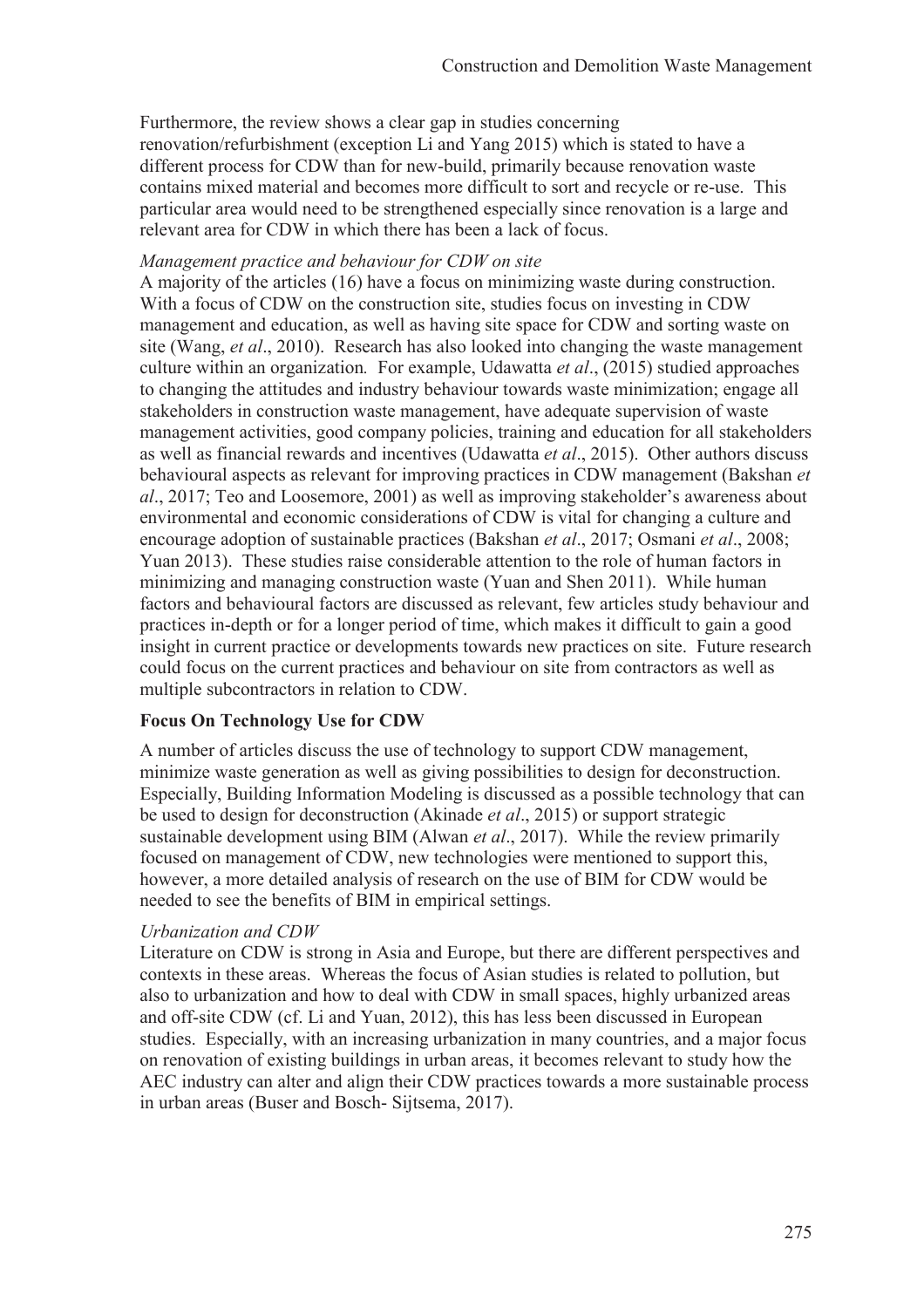# **CONCLUSIONS**

This paper intended to gather the different studies and perspectives mobilised to discuss the management of CDW of the construction process and in particular the building site. Focusing on the topics and methods, we have carried out a systematic review of international publications in this area relevant for the Swedish context. The review found that, though there are a large amount of publications on the subject of waste on the building site, only a few are addressing management issues. Besides these studies often present a list of factors or hindrances influencing CDWM based on survey or other literature review. Only three are drawing on qualitative material to document the current situation although none of them is building of a specific theory to do so.

Equally, the topic of renovation and reuse of material is fairly overlooked by the literature. The main management topics relevant from the review for future studies are: design for deconstruction, a focus on infrastructure as well as renovation of the construction phase, a qualitative long-term focus on practice and behaviour on site, influence of BIM and new technology in CDWM, and urbanization in relation to CDW. Whereas the introduction of stricter legislation in Europe has not yet created noticeable academic interest for studying the practices of the industries, some of the contractors in Sweden have added recycling competences to their portfolio and innovation practices concerning CDWM would become relevant to study. So, it is maybe time to look beyond the quantitative models for estimating waste and observe and analyse what the actual practices on site are, and how to possibly improve their performance.

# **REFERENCES**

- Adjei S (2016) *Review of Waste Management in the Construction Industry*. Unpublished PhD thesis, Faculty of Science and Engineering, University of Wolverhampton, UK.
- Ajayi, S O, Oyedele, L O, Bilal, M, Akinade, O O, Alaka, H A, Owolabi, H A and Kadiri, K O (2015) Waste effectiveness of the construction industry: Understanding the impediments and requisites for improvements. *Resources, Conservation and Recycling*, **102**, 101-112.
- Akinade, O O, Oyedele, L O, Bilal, M, Ajayi, S O, Owolabi, H A, Alaka, H A and Bello, S A (2015) Waste minimisation through deconstruction: A BIM based Deconstructability Assessment Score (BIM-DAS). *Resources, Conservation and Recycling*, **105**(Part A), 167-176.
- Alwan, Z, Jones, P and Holgate, P (2017) Strategic sustainable development in the UK construction industry, through the framework for strategic sustainable development using Building Information Modelling. *Journal of Cleaner Production*, **140**(1), 349-358.
- Alzahrani, J I and Emsley, M W (2013) The impact of contractors' attributes on construction project success: A post construction evaluation. *International Journal of Project Management*, **31**(2), 313-322.
- Bakshan, A, Srour, I, Chehab, G, El-Fadel, M and Karaziwan, J (2017) Behavioral determinants towards enhancing construction waste management: A Bayesian network analysis. *Resources, Conservation and Recycling*, **117**, 274-284
- Bovea, M D and Powell, J C (2016) Developments in life cycle assessment applied to evaluate the environmental performance of construction and demolition wastes. *Waste Management*, **50**, 151-172.
- Bølviken, T and Koskela, L (2016) Why hasn't waste reduction conquered construction? *In*: *24th Annual Conference of the International Group for Lean Construction*, 18th-24th July 2016, Boston, USA.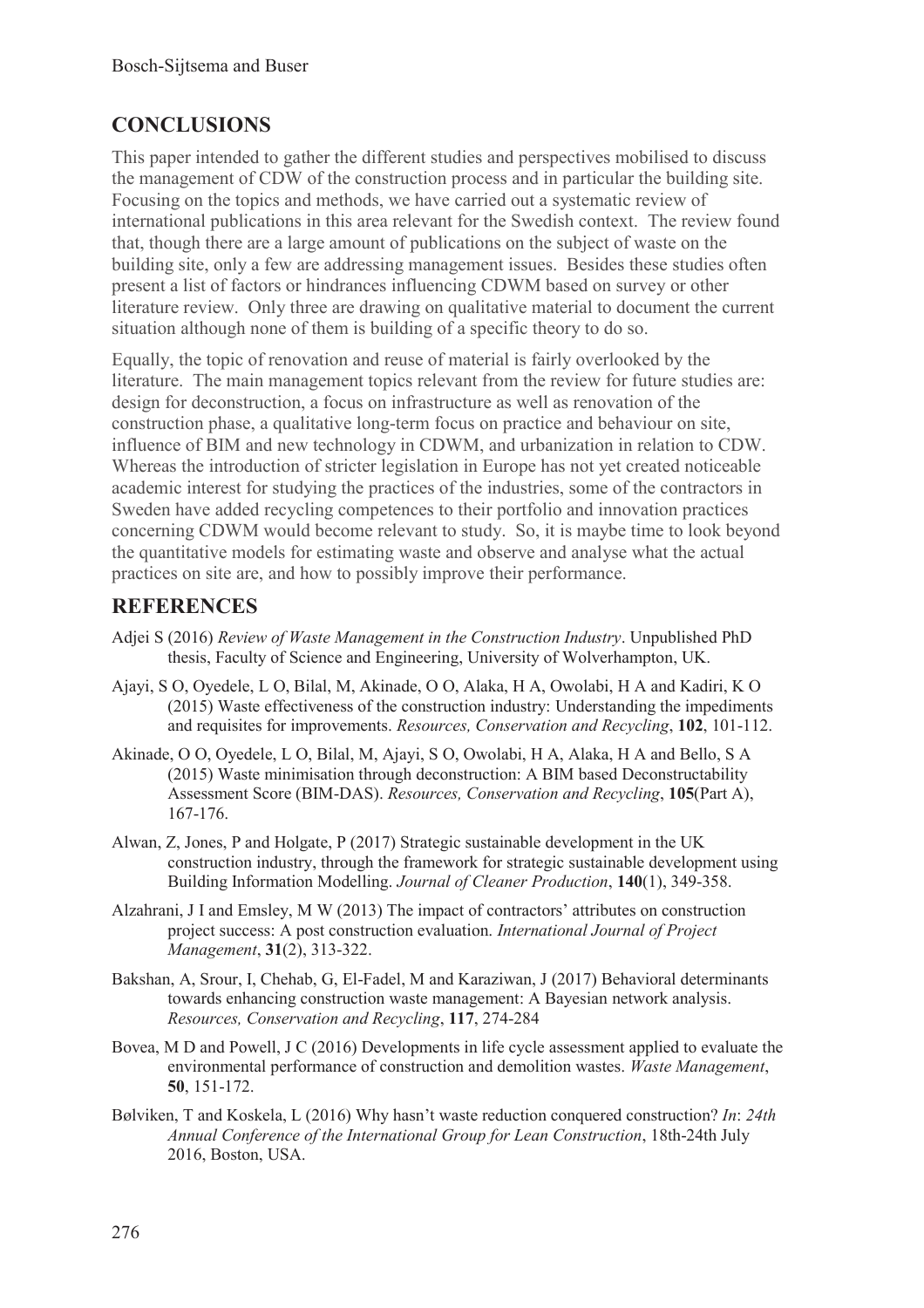- Buser M and Bosch-Sijtsema P M (2017) From construction waste to business value: Defining new value propositions for construction contractors. *In*: *The 24th Nordic Academy of Management Conference*, 23rd-25th August, Nord University Business School, Bodö, Norway.
- Chen, X and Lu, W (2017) Identifying factors influencing demolition waste generation in Hong Kong. *Journal of Cleaner Production*, **141**, 799-811.
- Chinda, T (2016) Investigation of factors affecting a construction waste recycling decision. *Civil Engineering and Environmental Systems*, **33**(3), 214-226.
- Coelho, A and de Brito, J (2013) Environmental analysis of a construction and demolition waste recycling plant in Portugal -Part II: Environmental sensitivity analysis. *Waste Management*, **33**(1) 147-161
- Gangolells, M, Casals, M, Forcada, N and Macarulla, M (2014) Analysis of the implementation of effective waste management practices in construction projects and sites. *Resources, Conservation and Recycling*, **93**, 99-111.
- de Guzmán Báez, A, Sáez, P V, del Río Merino, M and Navarro, J G (2012) Methodology for quantification of waste generated in Spanish railway construction works. *Waste Management*, **32**(5), 920-924.
- Deloitte Bio (2016) *Improving Management of Construction and Demolition Waste. EU Commission*. Available from http://ec.europa.eu/environment/waste/studies/deliverables/CDW\_Sweden\_Factsheet\_Fin al.pdf [Accessed 16th July 2017].
- Kareem, W A, Asa, O A and Lawal, M O (2015) Resources conservation and waste management practices in construction industry. Arabian Journal of Business and Management Review, **4**(7), 20.
- Lawrence, T B and Suddaby, R (2006) Institutions and institutional work*. In:* R Stewart, C H Clegg, W R Nord and T B Lawrence (Eds.) *The SAGE Handbook of Organization Studies*. London: Sage Publications Ltd.
- Li, J, Tam, V W, Zuo, J and Zhu, J (2015) Designers' attitude and behaviour towards construction waste minimization by design: A study in Shenzhen, China. *Resources, Conservation and Recycling*, **105**, 29-35.
- Li, M and Yang, J (2014) Critical factors for waste management in office building retrofit projects in Australia. *Resources, Conservation and Recycling*, **93**, 85-98.
- Moher, D, Liberati, A, Tetzlaff, J, Altman, D G, The PRISMA Group (2009) Preferred Reporting Items for Systematic Reviews and Meta- Analyses: The PRISMA Statement. *PLoS Med*, **6**(6): e1000097.
- OECD (2014) *Environmental Performance Reviews: Sweden 2014*. France: OECD Publishing.
- Osmani, M, Glass, J and Price, A D (2008) Architects' perspectives on construction waste reduction by design. *Waste Management*, **28**(7), 1147-1158.
- Teo, M M M and Loosemore, M (2001) A theory of waste behaviour in the construction industry. *Construction Management and Economics*, **19**(7), 741-751.
- Polesie, P M (2012) Reducing the use of resources in medium-sized Swedish construction enterprises: Production managers' views. *Construction Management and Economics*, **30**(3) 193-202.
- Porwal, A and Hewage, K N (2011) Building Information Modeling based analysis to minimize waste rate of structural reinforcement. *Journal of Construction Engineering and Management*, **138**(8) 943-954.